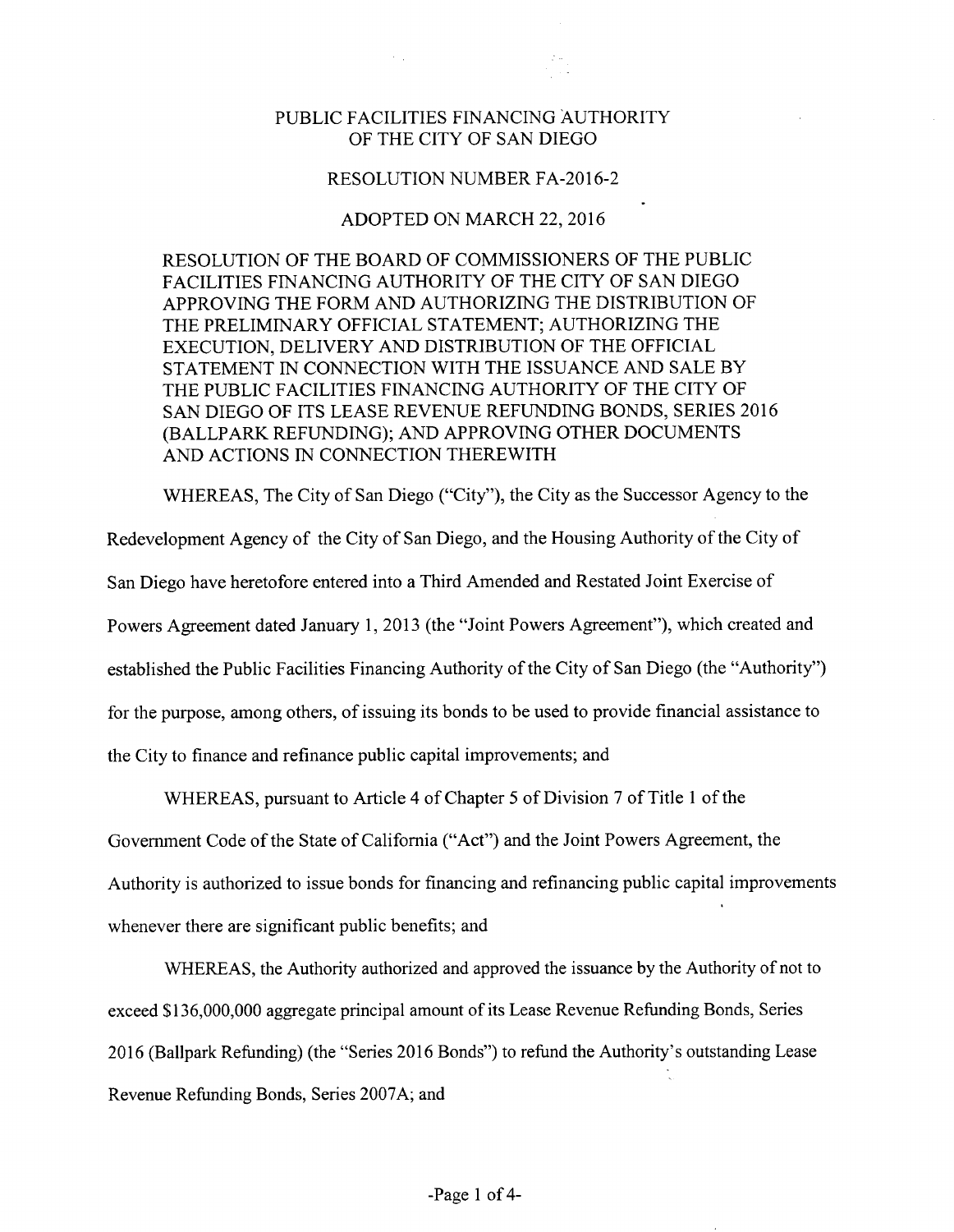WHEREAS, last May the Authority approved a disclosure document for the offer and sale of the Series 2016 Bonds (at that time designated the "Series 2015 Bonds"), however litigation challenging the issuance of the Series 2016 Bonds, recently decided in favor of the Authority and the City by the Superior Court, delayed marketing the Series 2016 Bonds until now; and

WHEREAS, there has been presented to this meeting a proposed form of Preliminary Official Statement relating to the Series 2016 Bonds ("Preliminary Official Statement"), which the underwriters will use in marketing the Series 2016 Bonds; and

WHEREAS, the Authority is authorized to undertake the actions described in this Resolution pursuant to the laws of the State of California; NOW, THEREFORE,

BE IT RESOLVED by the Board of Commissioners of the Public Facilities Financing Authority of the City of San Diego as follows:

1. The Authority hereby finds and determines that the statements set forth above in the recitals to this Resolution are true and correct.

2. The form and content of the proposed Preliminary Official Statement substantially in the form presented to and considered at this meeting, are hereby approved, with such changes thereto as any Chair of the Authority or Vice Chair of the Authority and each of them or any of their respective designees (each, an "Authorized Signatory") may require or approve, such approval to be conclusively evidenced by the execution of the certificate described below by an Authorized Signatory. Each Authorized Signatory is hereby severally authorized and directed, for and in the name of and on behalf of the Authority, to execute and deliver an official statement with respect to the Series 2016 Bonds (the "Official Statement"), in substantially the form of the final Preliminary Official Statement, with such changes thereto as such Authorized Signatory executing and delivering such document shall determine to be necessary and desirable and shall require or approve and believes to be in the best interests of the Authority and the City, such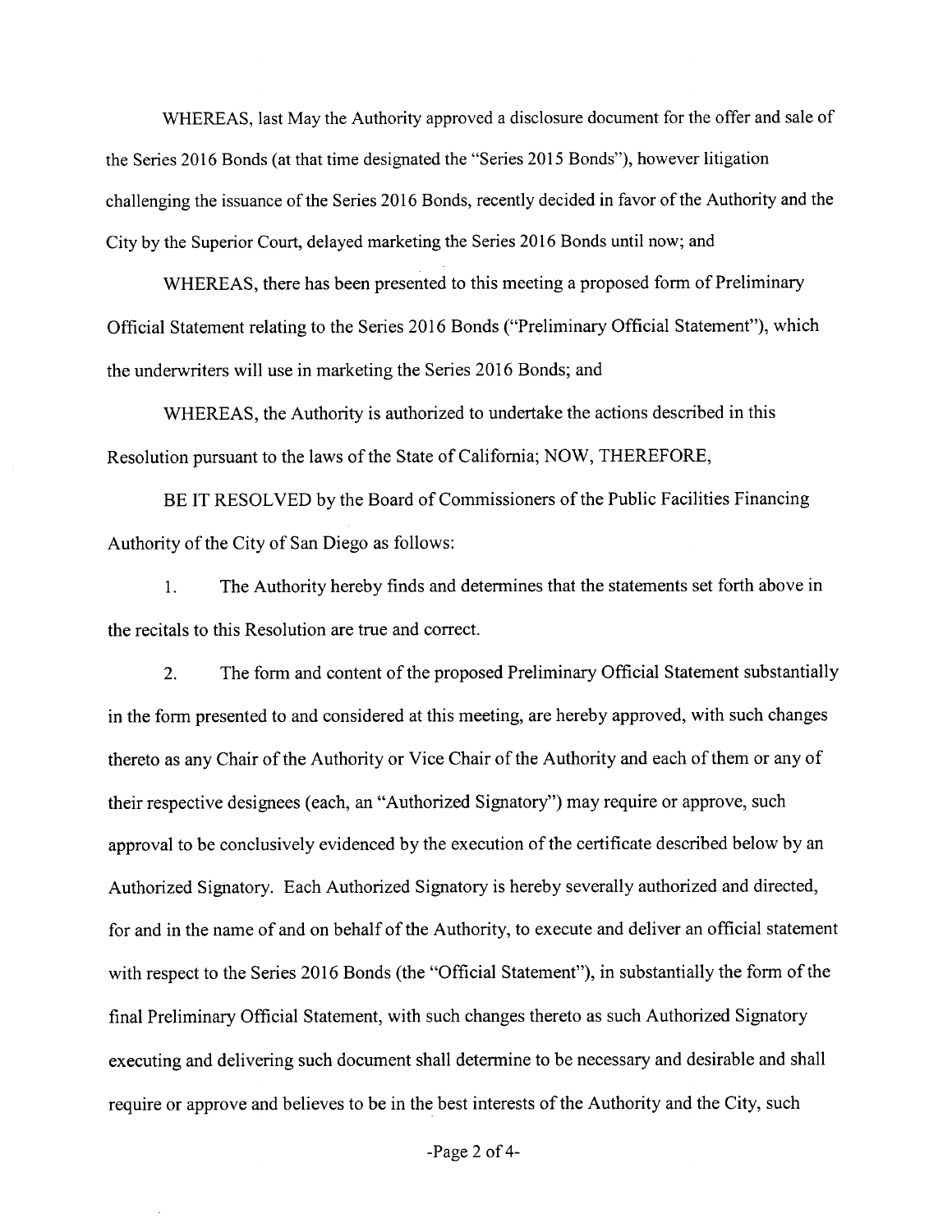requirement or approval to be conclusively evidenced by the execution and delivery thereof. The use and distribution of electronic or physical copies of the Preliminary Official Statement and the Official Statement to persons who may be interested in the purchase of Series 2016 Bonds is hereby authorized and approved. Each Authorized Signatory, acting alone, is hereby authorized to certify on behalf of the Authority that the Preliminary Official Statement is deemed final as of its date, within the meaning of Rule 15c2-12 promulgated by the Securities and Exchange Commission (except for the omission of certain information as permitted by such Rule) (the "15c2-12 Certificate").

3. All actions heretofore taken by any Authorized Signatory or by any officers, employees, agents or directors of the Authority in connection with or related to the Preliminary Official Statement or the Official Statement are hereby approved, confirmed and ratified. Any Authorized Signatory, the Secretary of the Authority, the General Counsel to the Authority and other officers, employees, agents and directors of the Authority are, and each of the foregoing acting alone or through their specified designee, is hereby authorized and directed, for and in the name and on behalf of the Authority, to do any and all things, take any and all actions, and execute and deliver such documents, agreements and certificates, which they, or any of them, may deem necessary or advisable to effectuate the purposes ofthis Resolution and to consummate the transactions authorized hereby. In addition, any Authorized Signatory is hereby authorized to approve additions and changes to the Preliminary Official Statement, as any Authorized Signatory shall determine are necessary or desirable and shall require or approve and that such Authorized Signatory believes to be in the best interests of the Authority, such determination shall be conclusively evidenced by the execution and delivery of the 15c2-12 Certificate.